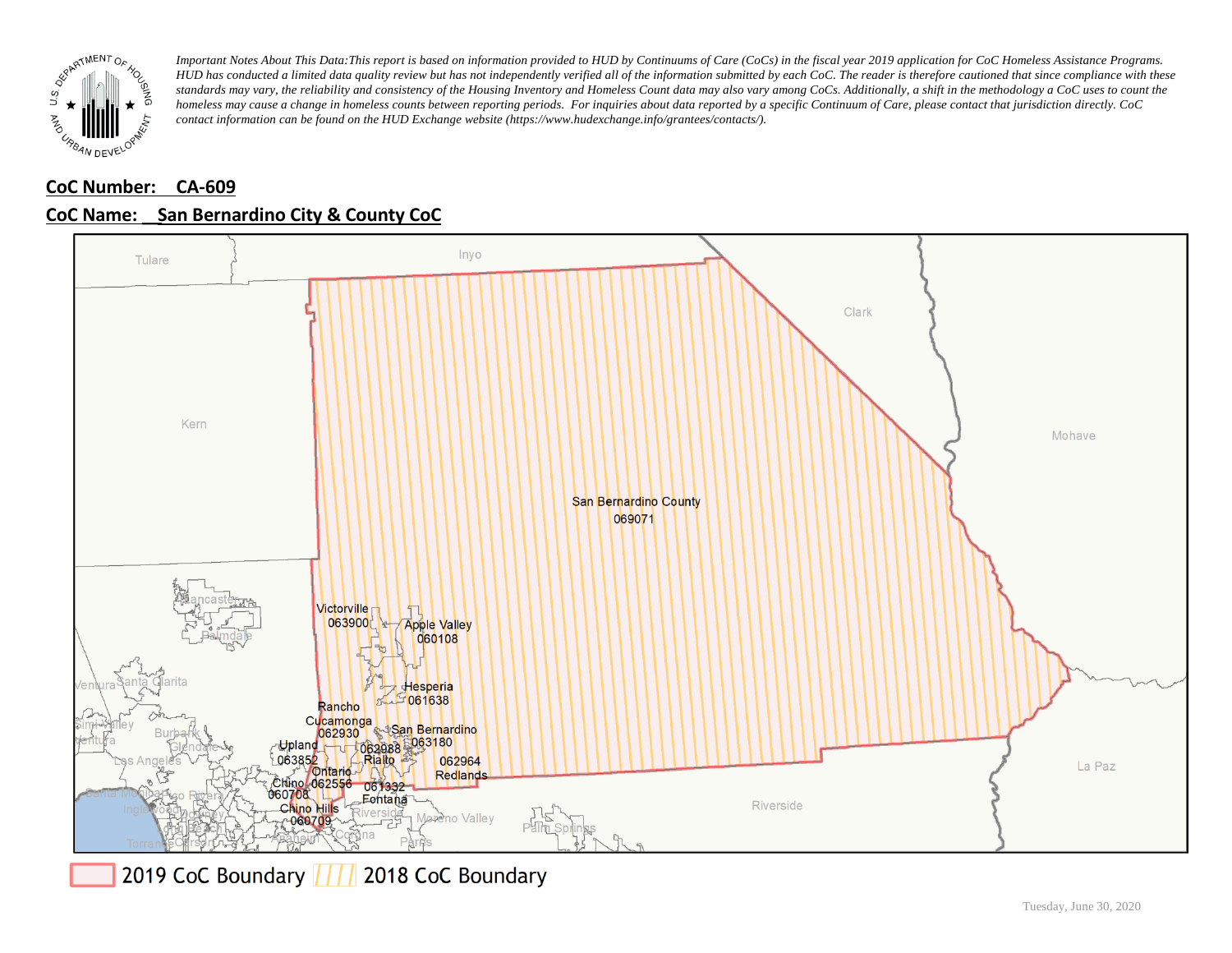

#### **CoC Number: CA-609**

### **CoC Name: \_\_ San Bernardino City & County CoC**

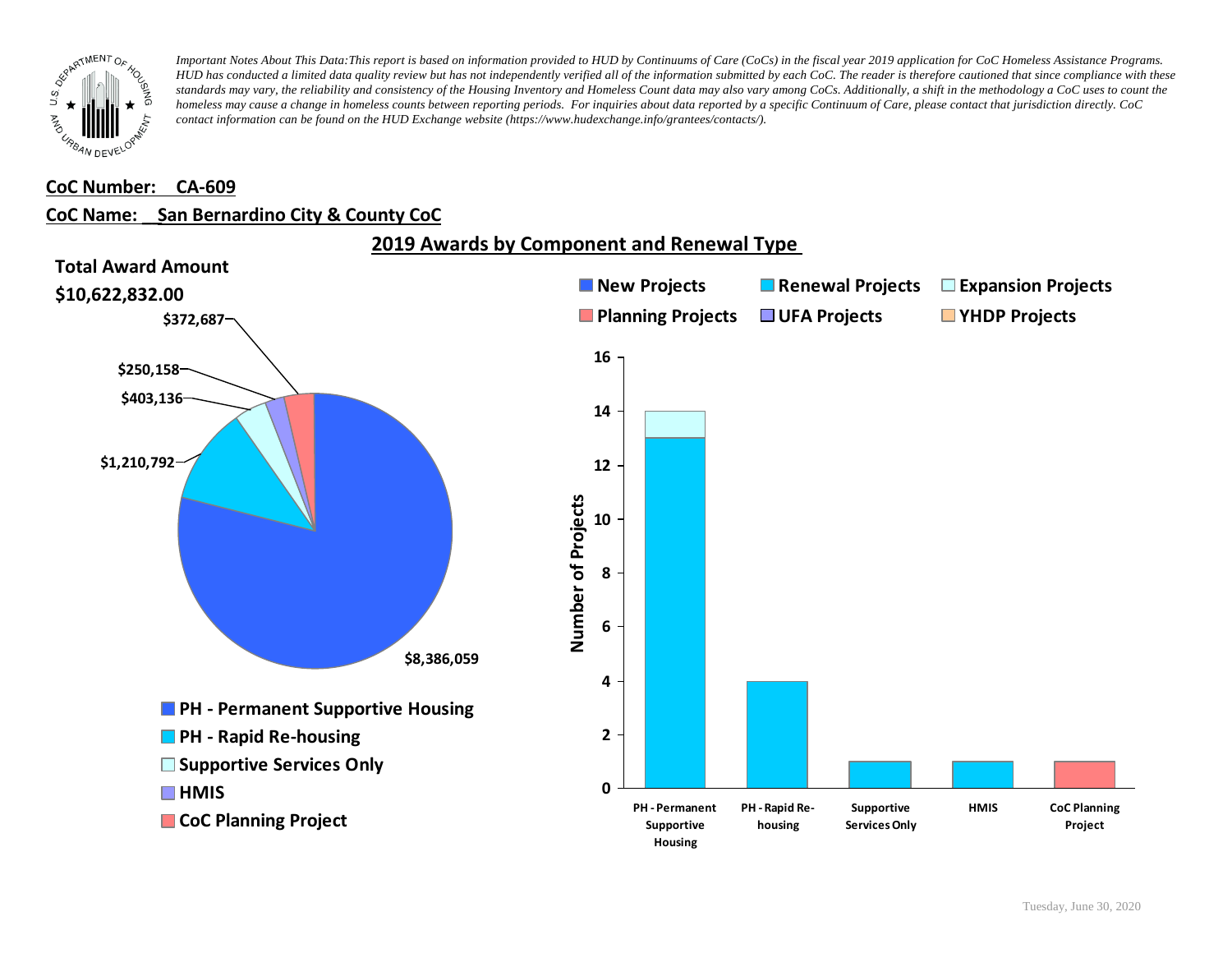

#### **CoC Number: CA-609**

### **CoC Name: \_\_ San Bernardino City & County CoC**



## **2019 Housing Inventory Summarized by Target Population and Bed Type**

<sup>1</sup> Adult & Child Beds refer to beds for households with one adult (age 18 or older) and at least one child (under the age of 18).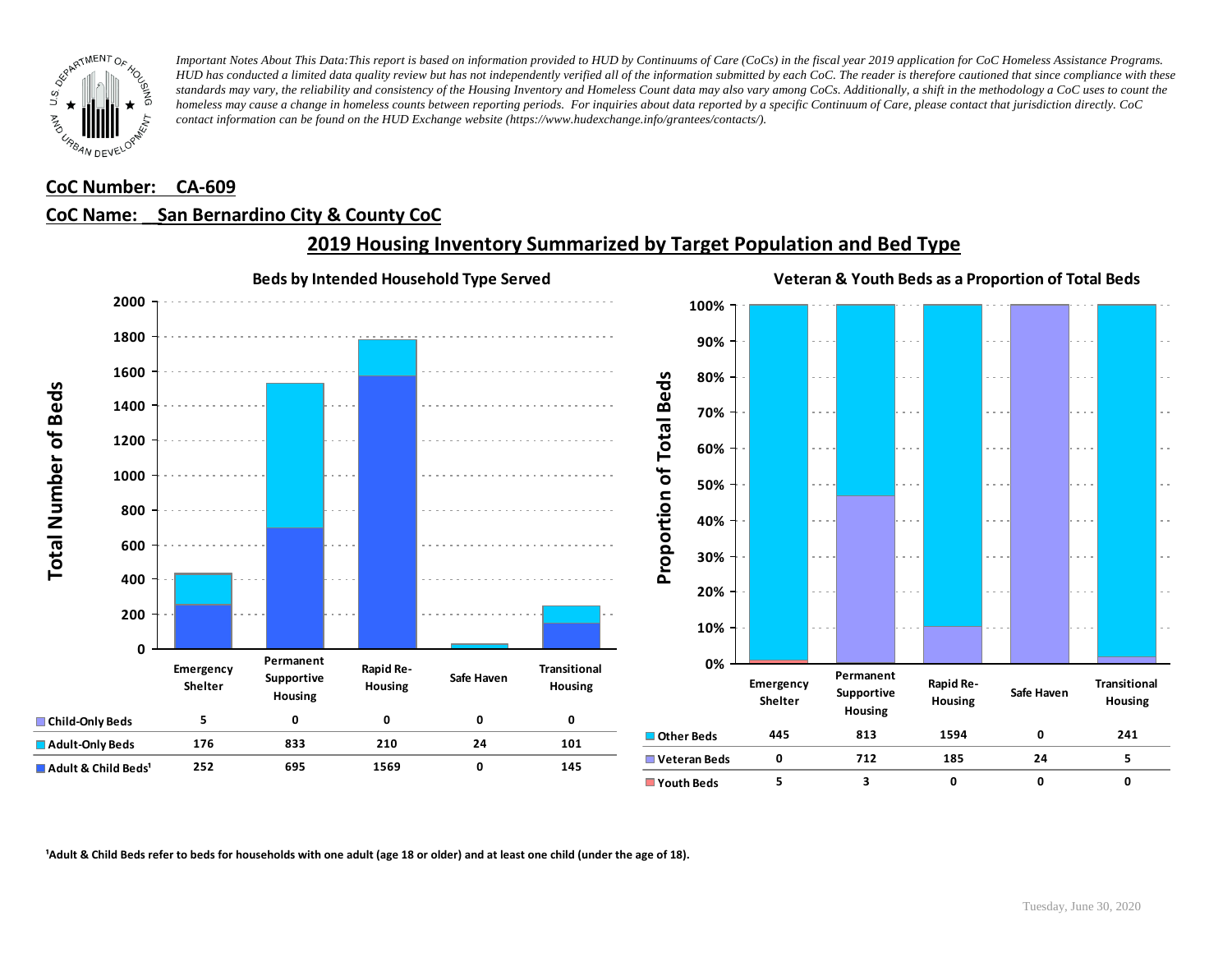

#### **CoC Number: CA-609**

#### **CoC Name: \_\_ San Bernardino City & County CoC**

# **2019 Point in Time Count Summarized by Household Type**



\* Safe Haven programs are included in the Transitional Housing category.

¹This category includes single adults, adult couples with no children, and groups of adults. ²This category includes households with one adult and at least one child under age 18.

³This category includes persons under age 18, including children in one-child households, adolescent parents and their children, adolescent siblings, or other household configurations composed only of children.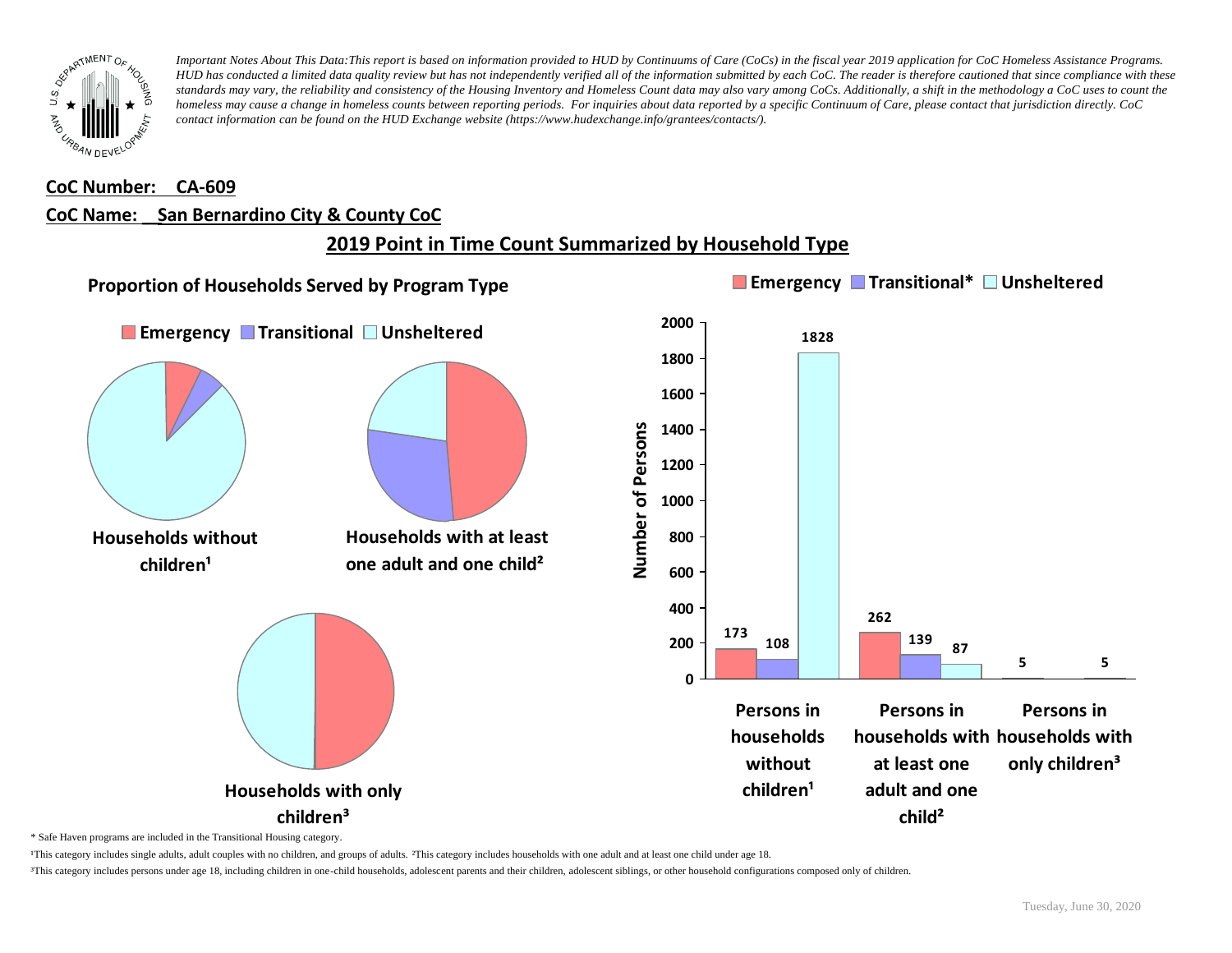

# **CoC Number: CA-609 CoC Name: \_\_ San Bernardino City & County CoC**



## **2019 Point-In-Time Count Proportion of Persons in each Age Group by Household Type**

\* Safe Haven programs are included in the Transitional Housing category.

¹This category includes single adults, adult couples with no children, and groups of adults. ²This category includes households with one adult and at least one child under age 18.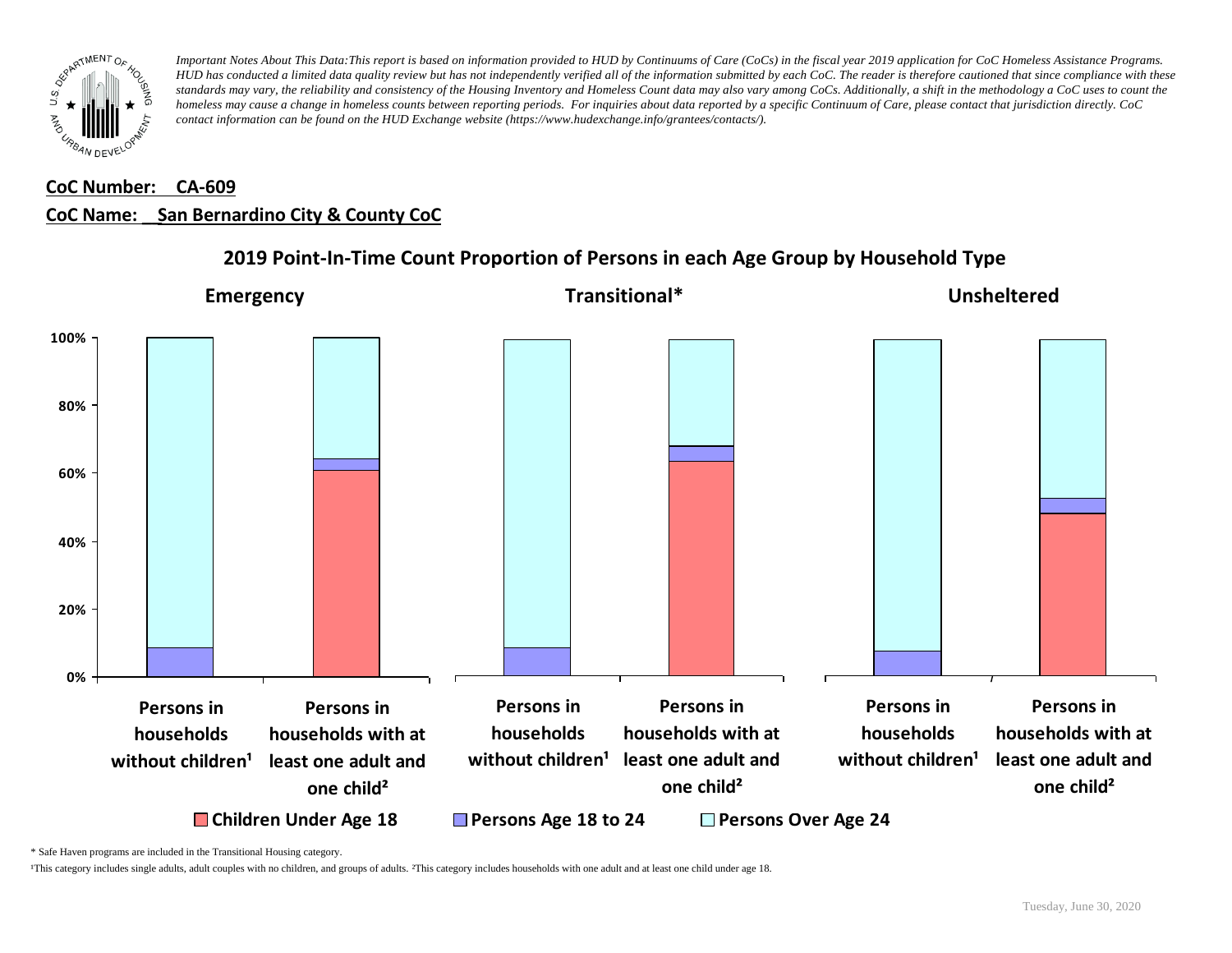

#### **CoC Number: CA-609**

### **CoC Name: \_\_ San Bernardino City & County CoC**



**2019 Point in Time Count Summarized by Chronically Homeless by Household Type**

\* Safe Haven programs are included in the Transitional Housing category.

¹This category includes single adults, adult couples with no children, and groups of adults. ²This category includes households with one adult and at least one child under age 18.

³This category includes persons under age 18, including children in one -child households, adolescent parents and their children, adolescent siblings, or other household configurations composed only of children.